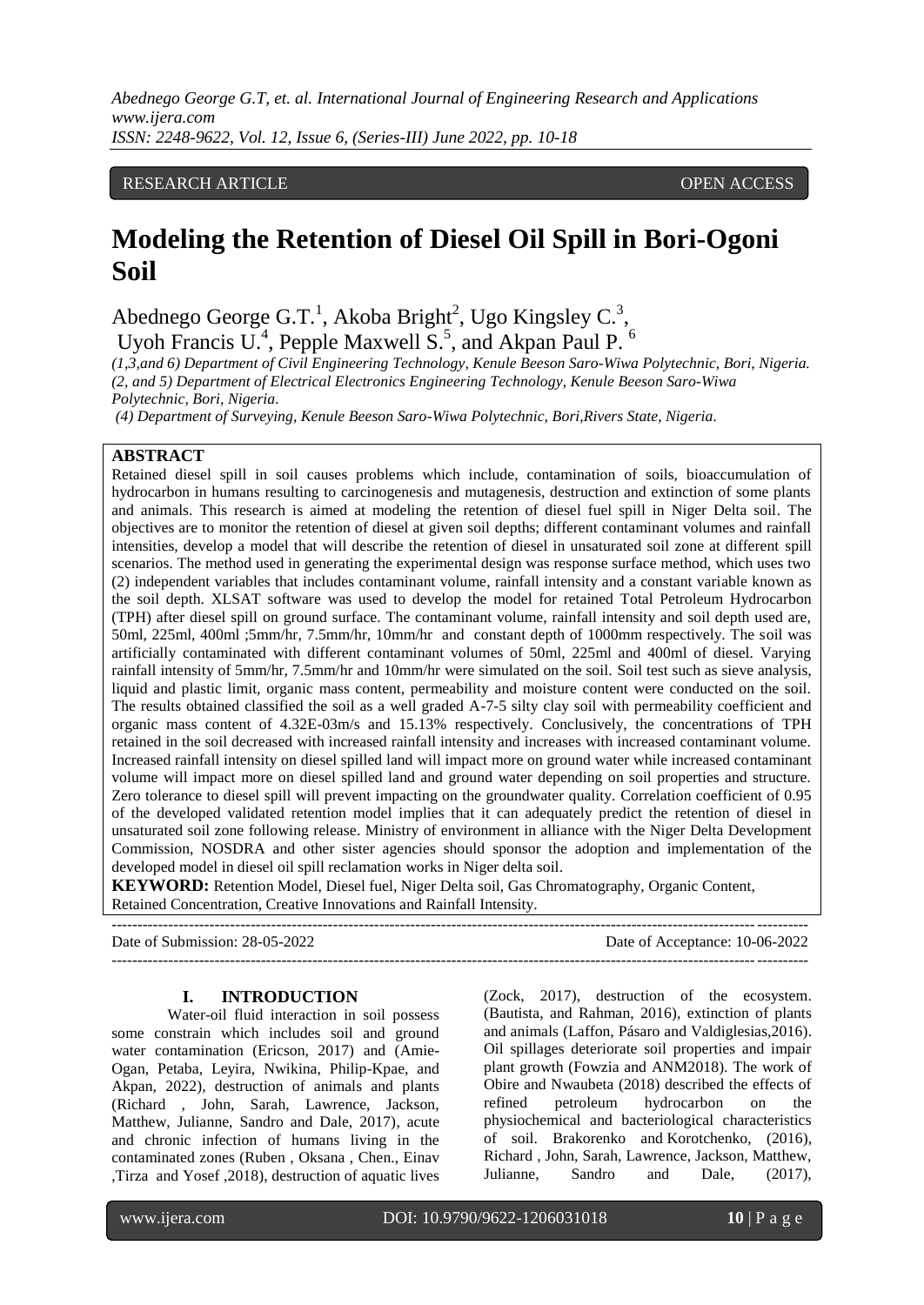Aniefiok, Thomas, Clement, Ekpedeme and Iniemem (2018), [Mohammadi,](https://ascelibrary.org/author/Mohammadi%2C+A) [Dehestani,](https://ascelibrary.org/author/Dehestani%2C+M) Aff, [Shooshpasha](https://ascelibrary.org/author/Shooshpasha%2C+I) and [Asadollahi,](https://ascelibrary.org/author/Asadollahi%2C+S) (2015) discussed on the impact of petroleum products on soil. The work of Sharma ., Muskan , Ojha . and Shukla , (2018) investigated on the effect of contaminant transport in soils.

Diesel spills in Bori are mainly caused by accidents, ruptured of pipelines and spillages caused by loss of containment (UNEP report, 2011) and (Petaba, Badom, Pepple, Amie-Ogan, Nwikina, and Akpan, 2022). Diesel is the major petroleum products used in the area by the polytechnic, banks, hotels, restaurants and eateries due to lack of power in the area (Otu and Oloidi,2018; Oluwaniyi ,2018). Hence, it is used as petroleum product for this research.

This study is aimed at developing a retention model of water-oil fluid interaction in the Niger Delta soil with specific objectives of monitoring the retention of diesel at given soil depths, monitoring the retention of diesel in unsaturated soil zone following the release of different volumes of diesel, assess the impact of various rainfall intensities on the retention of diesel, develop a model that will describe the retention of diesel in the unsaturated soil zone at different release scenarios (Ugwoha, Nwankwo, and Okoronkwo,2016) and (Amie-Ogan et al., 2022).

Whenever there is a spill, some spilled products infiltrate to the ground water and contaminate it as in the case of Ogali in Eleme in Ogoni, while some proportions of it remain in the soil and cause damages to plants and animals (UNEP report, 2011) and (Gbinu, Mahmud, Akpan, Badom, Nwiyor, and Letam, 2022). In this research, oil spill locations in Bori metropolis was identified; soil samples was obtained from the areas and tested in laboratory to classify it. Sieve analysis, liquid limits, plastic limits, plasticity index, organic content and moisture content test was done to classify the soil. Permeability and infiltration test was also be done to determine the K/D factor of the soil ( [Yang,](https://www.researchgate.net/scientific-contributions/2087860346_M_Yang) [Yang,](https://www.researchgate.net/profile/Yuesuo_Yang) [Dua](https://www.researchgate.net/profile/Xinqiang_Du)nd [Lei,](https://www.researchgate.net/scientific-contributions/2068225539_Y_Lei)2018).

Three basic apparatuses were fabricated to help simulate rainfall at varying intensities, contaminate the soil at varying contaminant volume and obtain the leached concentration. The apparatuses fabricated are auger rig undisturbed soil collector, lysometer with a mesocosm and a rainfall simulator. Surface response method was used to obtain the experimental design for the number of runs and samples to be tested. After the simulations, gas chromatography was used to test for TPH present in the retained concentration of the samples. Surface response method and excel stats was used to develop the model for retained concentration (Amie-Ogan et al., 2022).

Extraction of TPH from soil. The soil samples were firstly dried to remove the moisture content, weighed and measured. 5g of soil was measured using the analytical weighing balance.50ml of extraction solvent (Hexane) was added into well washed and dried bottle. It was agitated for 30mins before separating using the filter papers. The process of filtration was done quickly to avoid escape of the solution, the soil particles were thrown away while the remaining samples (solvent) were well arranged and labeled in a tube for identification as shown in Plate 1 (Petaba et al., 2022).

## **II. MATERIALS AND METHODS**

The materials used for this research include, rain fall simulator, lysometer with a mesocosm., diesel, auger rig undisturbed soil collector, soil samples and RSM Excel Stat. Program. The method deployed in this research is base on the work of Amie-Ogan et al. (2022).

## **2.1 MODEL ASSUMPTIONS**

The following assumptions were considered in development of the model.

- i. The soil is a silty clay soil common in Bori-Ogoni land.
- ii. The rain fall intensity is simulated to vary between 5mm/hr, 7.5mm/hr and 10mm/hr.
- iii. The soil depth is 1000mm.
- iv. The diesel contaminant volume vary from 50ml, 225ml and 400ml.

## **III. RESULTS AND DISCUSSIONS**

The results are presented and discussed below.

**3.1 SOIL SAMPLE CONCENTRATION RETAINED CONCENTRATIONS OF TOTAL PETROLEUM HYDROCARBONS (TPHS)**

Generally, the concentrations of TPH retained increases with increased volume of contaminant and decreases with increased rainfall intensity as shown in table 1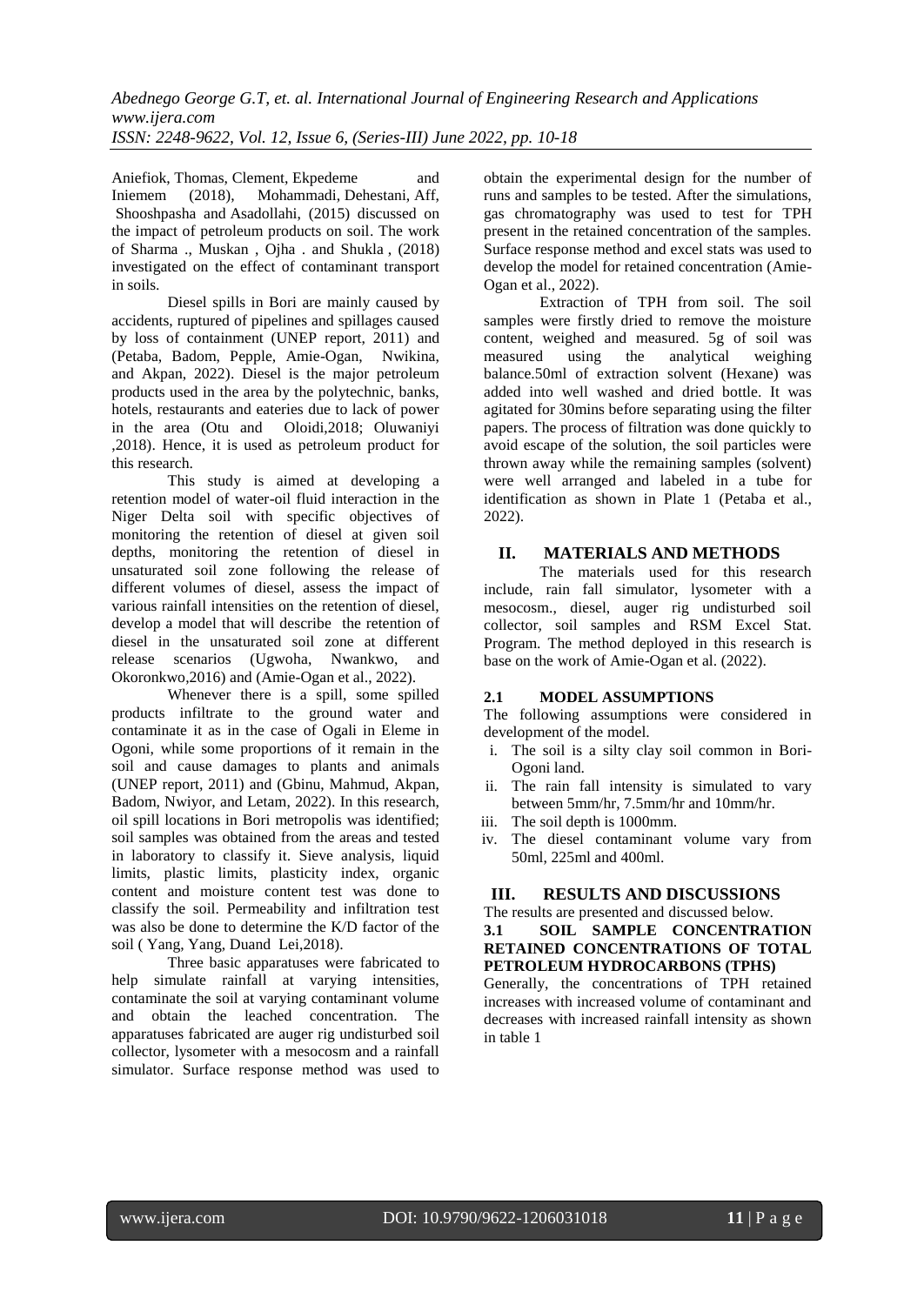*Abednego George G.T, et. al. International Journal of Engineering Research and Applications www.ijera.com*

| Table 1. Retained concentrations of TPH for various rainfall intensities and contamination volumes |                |           |            |                |                       |          |
|----------------------------------------------------------------------------------------------------|----------------|-----------|------------|----------------|-----------------------|----------|
| Observation                                                                                        | Sort order     | Run order | Repetition | Contam.<br>vol | Rainfall<br>intensity | Retained |
| Obs1                                                                                               |                | 1         | 1          | 50             | 5                     | 21.13    |
| Obs2                                                                                               | 2              | 2         | 1          | 225            | 5                     | 27.63    |
| Obs3                                                                                               | 3              | 3         | 1          | 400            | 5                     | 30.56    |
| Obs4                                                                                               | $\overline{4}$ | 4         | 1          | 50             | 7.5                   | 15.1     |
| Obs5                                                                                               | 5              | 5         | 1          | 225            | 7.5                   | 21.98    |
| Obs6                                                                                               | 6              | 6         | 1          | 400            | 7.5                   | 556.17   |
| Obs7                                                                                               | 7              | 7         | 1          | 50             | 10                    | 24.9     |
| Obs8                                                                                               | 8              | 8         | 1          | 225            | 10                    | 21.24    |
| Obs9                                                                                               | 9              | 9         |            | 400            | 10                    | 27.89    |

*ISSN: 2248-9622, Vol. 12, Issue 6, (Series-III) June 2022, pp. 10-18*

### **Discussion of the result in table 1**

i. Generally, the concentrations of TPH retained increases with increased contaminant volume and decreases with increased rainfall intensity as shown in Table 1 (Akpan, Bob, Badom, Pepple, Nwiyor, and Ndam, 2022).

ii. This implies that more diesel will be retained in the soil with increase diesel spill and less diesel will be retained with increased rainfall intensity due to the soil k/d factor [\(Yang,](https://www.researchgate.net/scientific-contributions/2087860346_M_Yang) [Yang,](https://www.researchgate.net/profile/Yuesuo_Yang) [Du](https://www.researchgate.net/profile/Xinqiang_Du) an[d Lei,](https://www.researchgate.net/scientific-contributions/2068225539_Y_Lei) 2018).



## **3.2 RETAINED CONCENTRATIONS OF DIESEL**



#### **Discussion of the result in figure 1**

- i. The standardized coefficient of the contaminant volume, contaminant vol^2 and rainfall intensity $\textdegree{2}$  of 0.5, 0.25 and -0.5 respectively should be taken more seriously in terms of retained concentration of diesel spill because they are higher compared to rainfall intensity and contaminant vol \* rainfall intensity as shown in Figure 1.
- ii. Based on figure 1, since the standardized coefficient of the contaminant volume is the

highest at  $0.25$  in implies that increase contaminant volume of spilled diesel will result in increase quantity of retained diesel concentration in the soil.

iii. Based on figure 1, the rainfall intensity is approximately zero; this implies that increased rainfall intensity will result in decreased amount of retained concentration. Hence rainfall intensity can be used to reclaim contaminated soil (Akpan et al., 2022).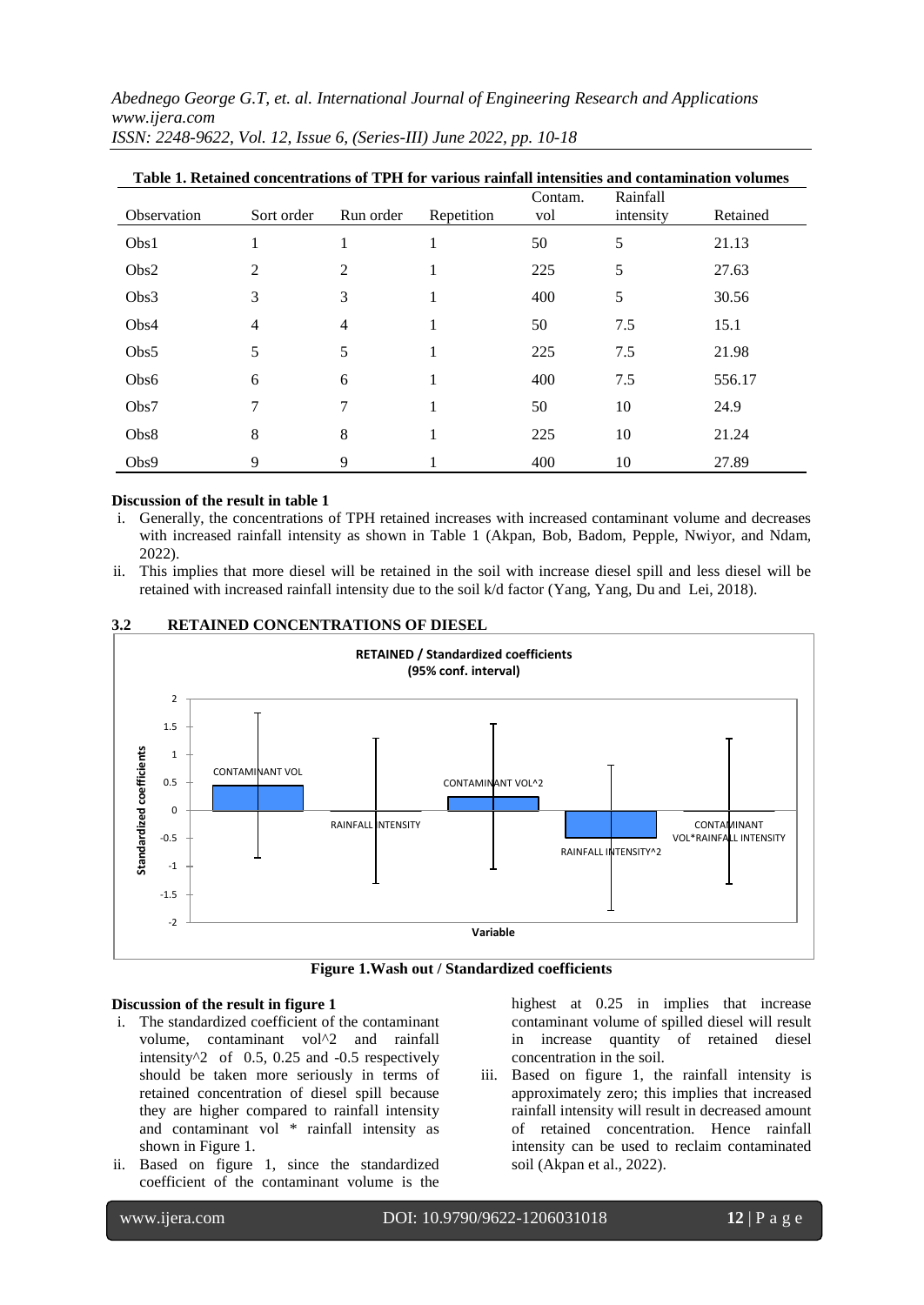## **3.3 RELATIONSHIP BETWEEN RETAINED CONCENTRATIONS AND INDEPENDENT VARIABLES**



**Figure 2. Retention Concentration through varying diesel traces contaminant volumes**

#### **Discussion of the result in figure 2**

- i. Figure 2 showed that an increase in contaminant volume from 110ml to 400ml results in a simultaneous increase in the retained concentration from 100mg/l to 800mg/l.
- ii. It means that an increase in contaminant volume will impact more on groundwater contamination than change rainfall intensity (Obire and Nwaubeta, 2018).





#### **Discussion of the result in figure 3**

i. Figure 3 showed that increase in rainfall intensity will initially cause an increase in retained diesel concentration, however at the passage of time further increase in rainfall intensity will result to a simultaneous decrease in the retained diesel concentration.

ii. This implies that the concentrations of TPH retained decreases with increased rainfall intensity (Jian, Omar, Saeed, and Sokrates, 2018).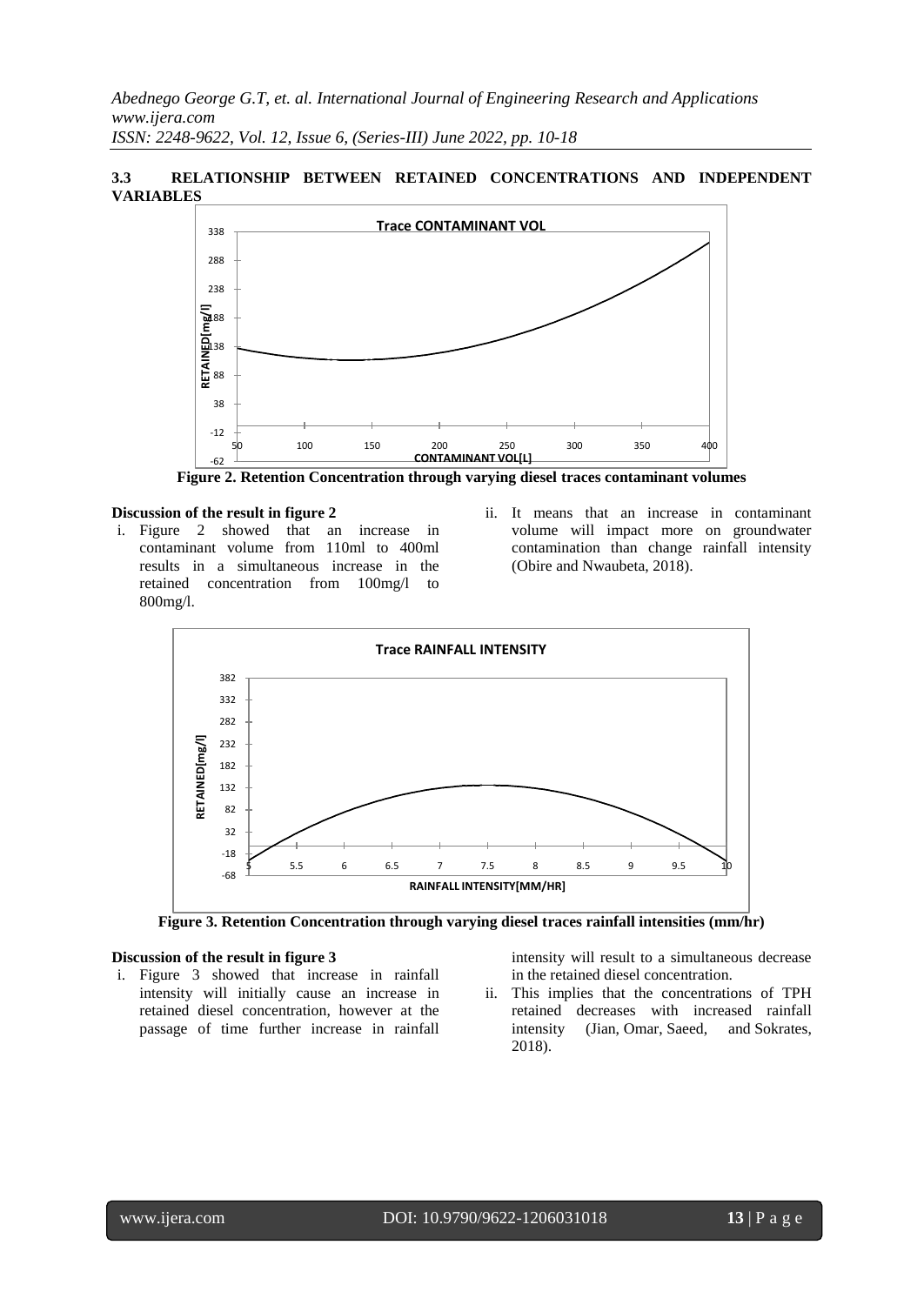*Abednego George G.T, et. al. International Journal of Engineering Research and Applications www.ijera.com*



*ISSN: 2248-9622, Vol. 12, Issue 6, (Series-III) June 2022, pp. 10-18*

**Figure 4. Contour plot (Retained [mg/l])**

#### **Discussion of the result in figure 4.**

- i. The 2D contour map of figure 4. showed the top view of the developed model.
- ii. The least contaminant volume spans within the range of -62 to 19.9 mg/l while the highest contamination spans with the range of 316.9 to 359 mg/l



**Figure 5.Contour plot (3D view)**

#### **Discussion of the result in figure 5**

- i. Figure 5 showed the 3D view of the developed model.
- ii. The least contaminant volume spans within the range of -62 to 19.9 mg/l while the highest contamination spans within the range of 316.9 to 359 mg/l (Akpan et al., 2022).
- iii. The contour plot showed the highest and lowest leached concentration with a green and blue colour respectively. See the 3D view of the contour plot in figure 5 for more details.

## **3.4 RETAINED CONCENTRATION MODEL**

The retained concentration model developed and presented below showed that contaminant volume had the highest coefficient compared to the rainfall intensity.

*RC = 138.41111+92.24833\* Cv -0.88167\* RI +89.00833\* Cv ^2-172.19167\* RI ^2-1.61000\* Cv \* RI 1*

Where *Cv=* contaminant volume, *RI=* Rainfall intensity, *RC=* Retained Concentration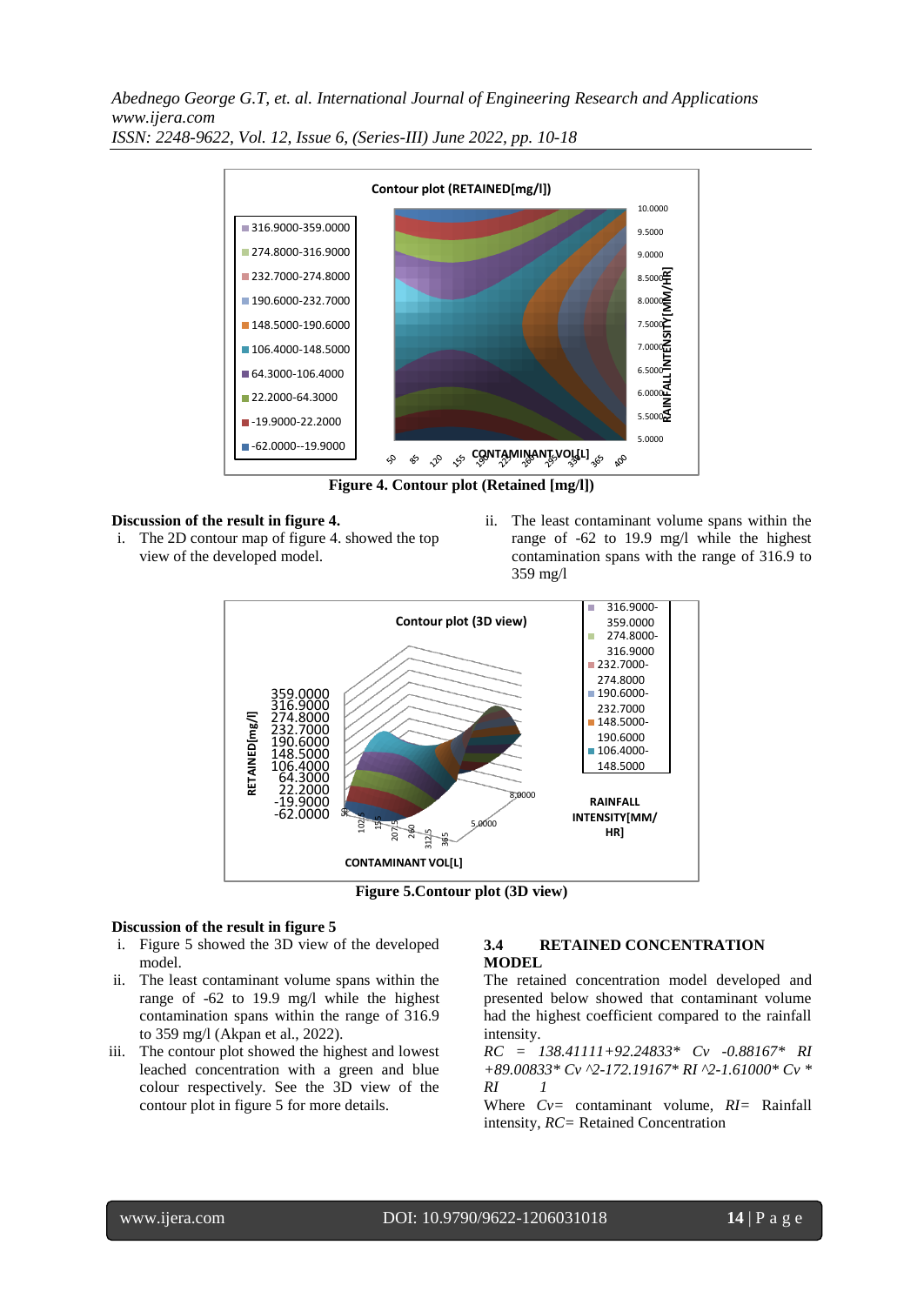#### **Discussion of the result in equation 1**

- i. The retained concentration model presented in equation 1 showed that contaminant volume had the highest coefficient of 92.25 compared to the rainfall intensity of 0.88.
- ii. This implies that zero tolerance to diesel spill will prevent impacting on the groundwater quality (Richard, John, Sarah, Lawrence, Jackson, Matthew, Julianne, Sandro and Dale, 2017) and (Zock, 2017).

#### **3.5 MODEL VALIDATION**

The model was validated using Pearson's product moment correlation coefficient R. The similarity between the actual and predicted retained concentration showed that good relationship exist with the retained concentration clustered around the trend line given a line of best fit with a coefficient of 0.9501 as shown in Figure 6 .



Figure 6. Relationship between the actual and predicted retained concentration

#### **Discussion of the result in figure 6**

- i. The model was validated using Pearson's product moment correlation coefficient R.
- ii. The relationship between the actual and predicted retained concentration showed that a good relationship exist between them and with the retained concentration clustered around the trend line given a line of best fit with a correlation coefficient of 0.95 shown in Figure 6.
- iii. This implies that the developed retention model can adequately predict the retention of diesel in unsaturated soil zone when ever spill occur (Ugwoha et al., 2016) and (Chegenizadeh and Hamid, 2018).
- iv. More so, the correlation matrix between contaminant volume, rainfall intensity and the retained concentration showed that rainfall intensity has a weak correlation of 0.0043 with the retained concentration while a better correlation of 0.45 exist between the contaminant volume and the retained concentration (Akpan et al., 2022).

## **IV. CONCLUSION**

Generally, the concentrations of TPH retained increases with increased contaminant volume and decreases with increased rainfall intensity as shown in Table 1.This implies that more diesel will be retained in the soil with increase diesel spill and less diesel will be retained with increased rainfall intensity due to the soil k/d factor [\(Yang,](https://www.researchgate.net/scientific-contributions/2087860346_M_Yang) [Yang,](https://www.researchgate.net/profile/Yuesuo_Yang) [Dua](https://www.researchgate.net/profile/Xinqiang_Du)nd [Lei,](https://www.researchgate.net/scientific-contributions/2068225539_Y_Lei) 2018).

The standardized coefficient of the contaminant volume, contaminant vol^2 and rainfall intensity^2 of 0.5, 0.25 and -0.5 respectiveley should be taken more seriously in terms of retain concentration of diesel spill because they are higher compared to rainfall intensity and contaminant vol \* rainfall intensity as shown in Figure 1. Hence, since the standardized coefficient of the contaminant volume is the highest at 0.25, it implies that increase contaminant volume of the spilled diesel will result in increase quantity of retained diesel concentration in the soil. figure 1 also showed that, rainfall intensity is approximately zero, this implies that increased rainfall intensity will result in decreased amount of retained concentration. Hence rainfall intensity can be used to reclaim contaminated soil (Amie-Ogan et.al. (2022).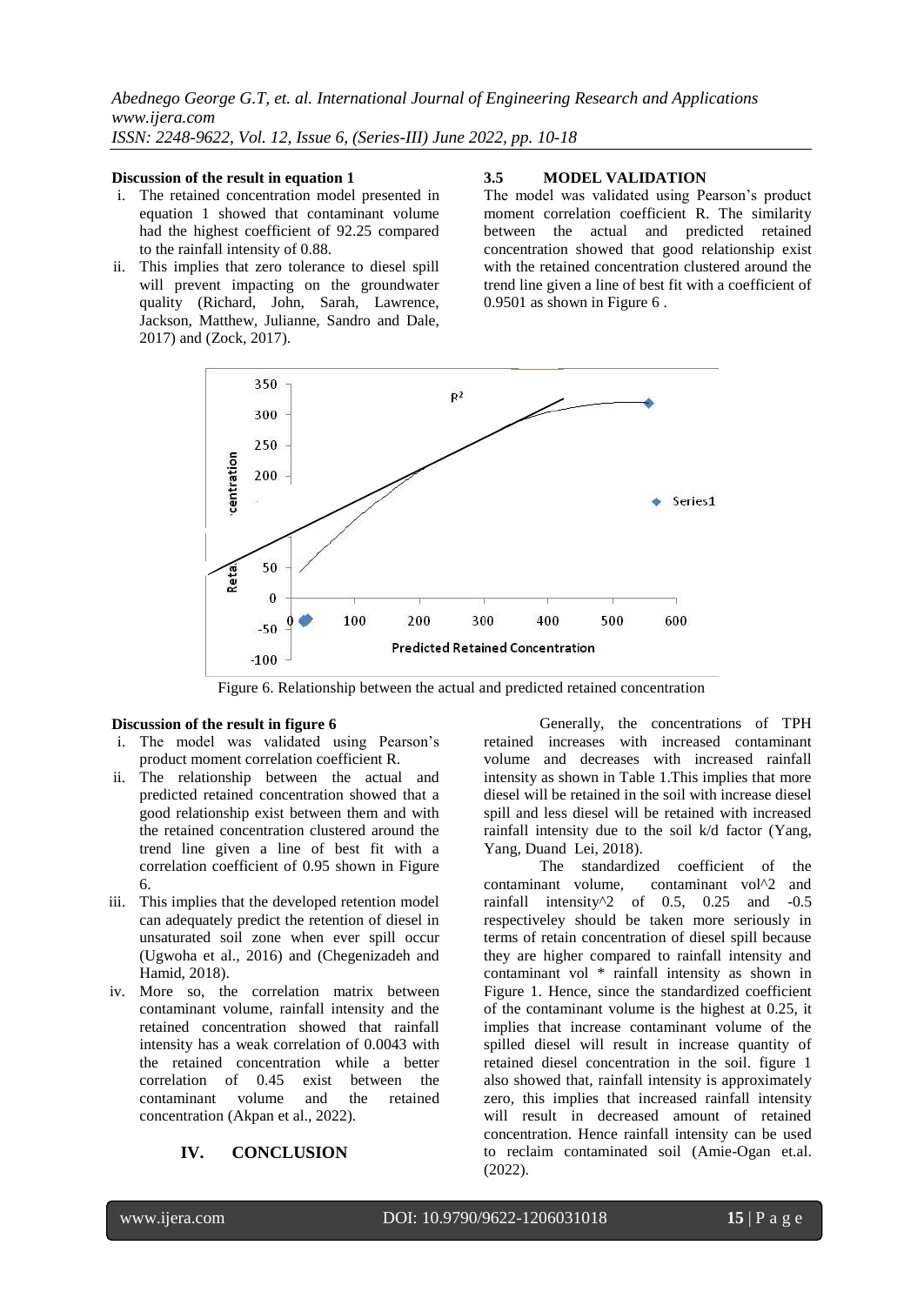Figure 2 showed that an increase in contaminant volume from 110ml to 400ml results in a simultaneous increase in the retained concentration from 100mg/l to 800mg/l. It means that an increase in contaminant volume will impact more on groundwater contamination than change rainfall intensity (Obire and Nwaubeta, 2018).

Figure 3 showed that increase in rainfall intensity will initially cause an increase in retained diesel concentration, however at the passage of time further increase in rainfall intensity will result to a simultaneous decrease in the retained diesel concentration. This implies that the concentrations of TPH retained decreases with increased rainfall intensity (Jian, Omar, Saeed, and Sokrates, 2018).

The 2D and 3D models in figure 4 and five implies that zero tolerance to diesel spill will prevent impacting on the groundwater quality (Richard, John, Sarah, Lawrence, Jackson, Matthew, Julianne, Sandro and Dale, 2017) and (Zock, 2017).

The correlation coefficient of 0.95 was obtained using Pearson's product moment correlation coefficient method as shown in Figure 6. This implies that the developed retention model can adequately predict the retention of diesel in unsaturated soil zone following release (Ugwoha et al., 2016) and (Chegenizadeh and Hamid, 2014).

More so, the correlation matrix between contaminant volume, rainfall intensity and the retained concentration showed that rainfall intensity has a weak correlation of 0.0043 with the retained concentration while a better correlation of 0.45 exist between the contaminant volume and the retained concentration.

## **V. RECOMMENDATION**

The following were recommended.

Niger Delta Development Commission should financially support and encourage creative innovations like the fabricated rainfall simulator, lysometer and auger rig undisturbed soil collector since it is resourceful in simulating field experiments

Khana Local government in alliance with national oil spill detection regulation agency(NOSDRA) should sponsor a bill and implement the developed diesel leached concentration model as it will help to optimally reclaim oil spilled land.

## **VI. CONTRIBUTION TO KNOWLEDGE**

Most studies involving petroleum hydrocarbons describe the impact, fate and transport of diesel in soil and groundwater. This research developed a model to predict the retention of diesel in silty clay soil that is common in Bori region of

the Niger delta where most oil spill occurs. The best containment technique for cleanup of diesel contaminated soil in Ogoni land is obtainable.

Necessity is the mother of invention, this research resulted in adaptive creative innovations that include innovations like the fabricated rainfall simulator, lysometer and auger rig undisturbed soil collector is useful in simulating field experiments. This research work encourages adaptive creative innovations and entrepreneurship development.

This research work agrees with the implementation of environmental management system as per clause 5, 6,7, 8,9 and 10 of ISO14001:2015.

## **REFERENCES**

- [1]. Akpan P. P., Bob D. M. A., Badom F. Z., Pepple M. S., Nwiyor P. S. and Ndam E. (2022).Influence of Varying Rainfall Intensities on Spilled Diesel Transport in Bori-Ogoni Soil, International Journal of Engineering Research and Applications (IJERA) , 12 (1),63-69, ISSN: 2248-9622 , www.ijera.com
- [2]. Amie-Ogan T. G., Badom F. Z.,Gbinu K. S., Bob D. M. A., Gboraloo W. A., and Akpan P. P. (2022). Influence of Varying Contaminant Volume on Diesel Transport in Khana Soil, International Journal of Engineering Research and Applications (IJERA) , 12 (1), 56-62 , ISSN: 2248-9622 [, www.ijera.com](http://www.ijera.com/)
- [3]. Amie-Ogan T. G., Petaba L. D., Leyira F. G., Nwikina B. B., Philip-Kpae F. O., and Akpan P. P. (2022). Diesel Spill Retention Modeling Of Niger Delta Soil", International Journal of Engineering Research and Applications (IJERA) , 12 (1):50-55, ISSN: 2248-9622 , www.ijera.com.
- [4]. Aniefiok E. I. [,](http://pubs.sciepub.com/jephh/6/2/2/#Cor) Thomas A. H., Clement O. O., Ekpedeme R. A. and Iniemem J. I. (2018.) Petroleum Hydrocarbons Contamination of Surface Water and Groundwater in The Niger Delta Region of Nigeria, *Journal of Environment Pollution and Human Health***.** 2018, 6(2) ,51-61. DOI: 10.12691/jephh-6-2-2.
- [5]. Bautista, H. and Rahman, K. M. (2016).Effects of Crude Oil Pollution in the Tropical Rainforest Biodiversity of Ecuadorian Amazon Region*. Journal of Biodiversity and Environmental Sciences.*8 (2) , 249–254.
- [6]. Brakorenko N.N. and Korotchenko T.V. (2016). Impact of Petroleum Products on Soil Composition and Physical-Chemical Properties, *[IOP Conference Series: Earth and](http://iopscience.iop.org/journal/1755-1315)  [Environmental Science](http://iopscience.iop.org/journal/1755-1315)*, [33](http://iopscience.iop.org/volume/1755-1315/33) (1).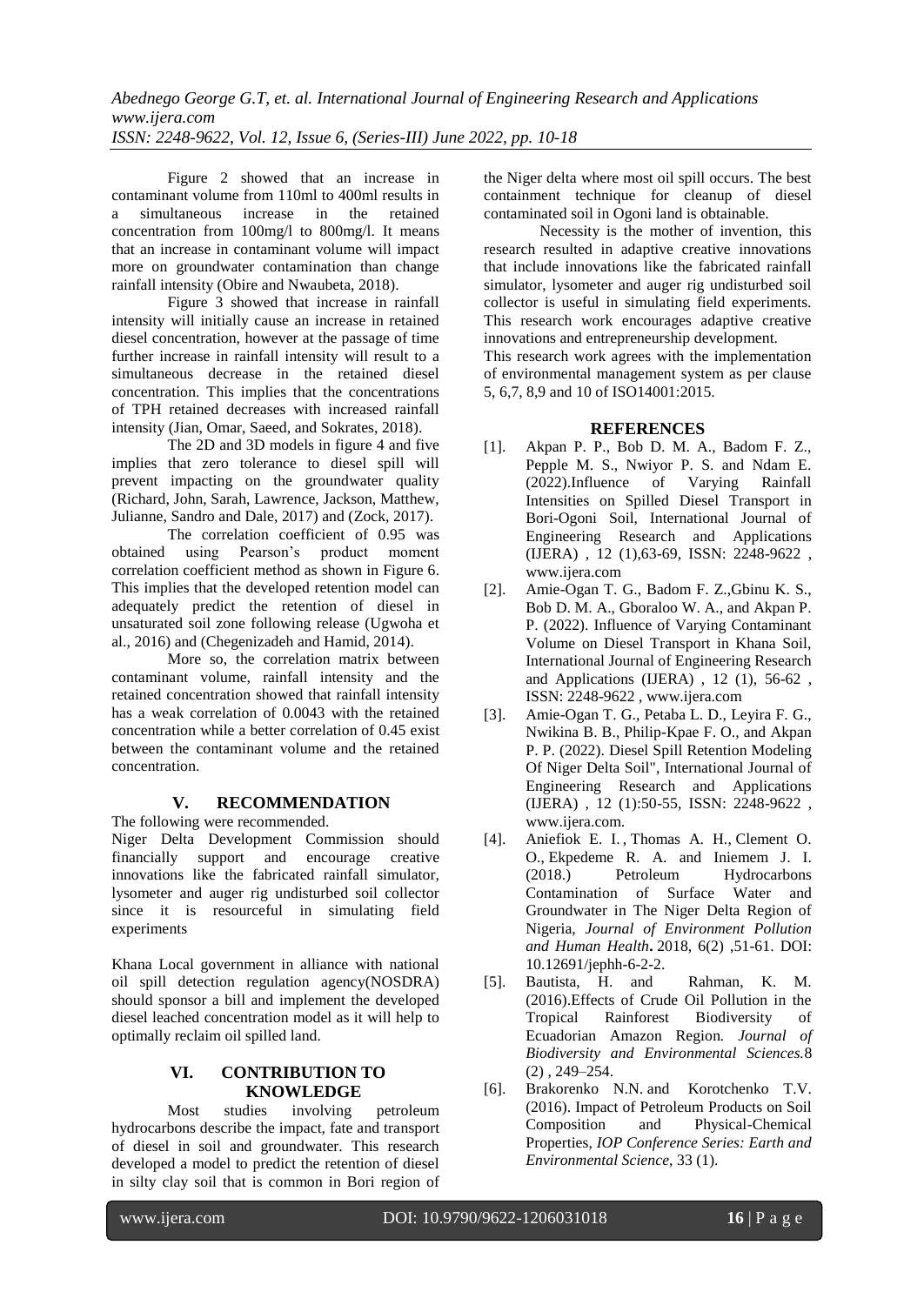*ISSN: 2248-9622, Vol. 12, Issue 6, (Series-III) June 2022, pp. 10-18*

- [7]. Chegenizadeh B. G. and Hamid N.,(2014). The Prediction of Contaminant Transport Through Soil: A Novel Two Dimensional Model Approach Amin. *J Civil Environ Eng* , 4 (2).
- [8]. [http://dx.doi.org/10.4172/2165-](http://dx.doi.org/10.4172/2165-784X.1000138)
- [784X.1000138.](http://dx.doi.org/10.4172/2165-784X.1000138) [9]. *D.F.K.(2017).*Quality of Petroleum Products:
- A Case Study of Liberia (September 2015 to December 2015), Journal of Natural Science Research,7 (24).
- [10]. Fowzia A. and ANM F.(2018). A Review on Environmental Contamination of Petroleum Hydrocarbons and its Biodegradation.*Int J Environ Sci Nat Res* 11(3), IJESNR.MS.ID.555811.
- [11]. Jian L. , Omar B. W., Saeed M. A. and Sokrates T. P. (2018).Wettability Alteration and Enhanced Oil Recovery Induced by Proximal Adsorption of Na<sup>+</sup>, Cl<sup>−</sup>, Ca<sup>2+</sup>, Mg<sup>2+</sup>, and SO2<sup>-</sup><sub>4</sub> Ions on Calcite, *Journal of physical review Applied,*  10**,** 034064.
- [12]. Laffon, B., Pásaro, E. and Valdiglesias, V. (2016). Effects of Exposure to Oil Spills on Human Health: Updated Review. *Journal of Toxicology and Environmental Health*, Part **B.** 19,1-24. 10.1080/10937404.2016.1168730.
- [13]. [Mohammadi](https://ascelibrary.org/author/Mohammadi%2C+A) A., [Dehestani](https://ascelibrary.org/author/Dehestani%2C+M) M., Aff. M. A.,
- [Shooshpasha](https://ascelibrary.org/author/Shooshpasha%2C+I) I. and [Asadollahi](https://ascelibrary.org/author/Asadollahi%2C+S) A. (2015). Mechanical Properties of Sandy Soil Stabilized with Modified Sulfur. *Journal of materials in civil engineering, 27*(4).
- [14]. Obire, O. and Nwaubeta, O. (2018). Effects of Refined Petroleum Hydrocarbon on Soil Physicochemical and Bacteriological Characteristics.*Journal of Applied Sciences & Environmental Management,* 6(1), 39-44.
- [15]. Oluwaniyi O. (2018). The Role of Multinational Oil Corporations (mnocs) in Nigeria: More Exploitation Equals Less Development of Oil-rich Niger Delta Region, *Review of African Political Economy*, 45(158), 558-573, DOI: 10.1080/03056244.2018.1546687
- [16]. Otu E.E. and Oloidi W. (2018) Pollution Resulting from Oil Exploration and Plastic Disposal in Niger-Delta Nigeria Biodynamics And Artist's Recycling Methods as Control Measures, *Global Journal of Social Sciences*. (17): 31-40, DOI: https://dx.doi.org/10.4314/gjss.v17i1.4
- [17]. http: www.globaljournalseries.com; Info@globaljournalseries.com
- [18]. Petaba L. D., Badom F. Z., Pepple M. S., Amie-Ogan, T. G. , Nwikina B. B., and Akpan P. P. (2022). Diesel Spill Transportation Modeling Of Niger Delta Soil, International Journal of Engineering Research and Applications (IJERA) , 12 (1),42-49, ISSN: 2248-9622 [, www.ijera.com](http://www.ijera.com/)
- [19]. Richard K. K., John A. M., Sarah R. L., Lawrence S. E., Jackson W. B., Matthew D C., Julianne P., Sandro G. and Dale P S. (2017). Mental Health Indicators Associated with Oil Spill Response and Clean-up: Cross-Sectional Analysis of The Gulf Study Cohort. [2.](http://www.thelancet.com/public-health%20Vol%202)

http://www.thelancet.com/public-health.

- [20]. [Ruben G.,](https://www.tandfonline.com/author/Girsowicz%2C+Ruben)[Oksana K.](https://www.tandfonline.com/author/Koryachenko%2C+Oksana)[,Chen S.](https://www.tandfonline.com/author/Sherman%2C+Chen)[,Einav M.](https://www.tandfonline.com/author/Mayzlish-Gati%2C+Einav)[,Tirza](https://www.tandfonline.com/author/Doniger%2C+Tirza)  [D.](https://www.tandfonline.com/author/Doniger%2C+Tirza) and [Yosef S.](https://www.tandfonline.com/author/Steinberger%2C+Yosef) (2018). Impact of Oil-Spill Contamination on a Soil Bacterial Community: A 40-Year History of Rehabilitation in the Arava Valley, *[Soil and](https://www.tandfonline.com/toc/bssc20/current)  [Sediment Contamination: An International](https://www.tandfonline.com/toc/bssc20/current)  [Journal](https://www.tandfonline.com/toc/bssc20/current) , 27* (3).
- [21]. Sharma P.K., Muskan M., Ojha C.S.P. and Shukla S.K. (2018). A Review on Groundwater Contaminant Transport And Remediation, *ISH Journal of Hydraulic Engineering*, DOI: [10.1080/09715010.2018.](https://doi.org/10.1080/09715010.2018.1438213) [1438213.](https://doi.org/10.1080/09715010.2018.1438213)
- [22]. Ugwoha E, Nwankwo C.A. and Okoronkwo C. B.(2016). Effect of Soil Type on the Fate of Kerosene Compounds in the Presence of Water and Ethanol. J Environ Stud. 2016,2 (1): 8.
- [23]. UNEP (2011). UNEP Ogoni Land Oil Assessment Reveals Extent of Environmental Contamination And Threat To Human Lives. https://www.unenvironment.org/news-andstories/story/unep-ogoniland-oil-assessmentreveals-extent-environmental-contamination
- [24]. [Yang](https://www.researchgate.net/scientific-contributions/2087860346_M_Yang) M., [Yang](https://www.researchgate.net/profile/Yuesuo_Yang) Y., [Du](https://www.researchgate.net/profile/Xinqiang_Du) X. and [Lei](https://www.researchgate.net/scientific-contributions/2068225539_Y_Lei) Y (2018). Fate and Transport of Petroleum Hydrocarbons in Vadose Zone: Compoundspecific Natural Attenuation. *[Water Air and](https://www.researchgate.net/journal/0049-6979_Water_Air_and_Soil_Pollution)  [Soil Pollution,](https://www.researchgate.net/journal/0049-6979_Water_Air_and_Soil_Pollution)* 224(3) doi: 10.1007/s11270- 013-1439-y.
- [25]. Zock J. P. (2017). Some Clues For Studying Long-Term Health Effects of Oil Spills, *Journal of occupational and environmental medicine.*75 [\(3\)](https://oem.bmj.com/content/75/3), [http://dx.doi.org/10.1136/oemed-2017-](http://dx.doi.org/10.1136/oemed-2017-104687) [104687.](http://dx.doi.org/10.1136/oemed-2017-104687)